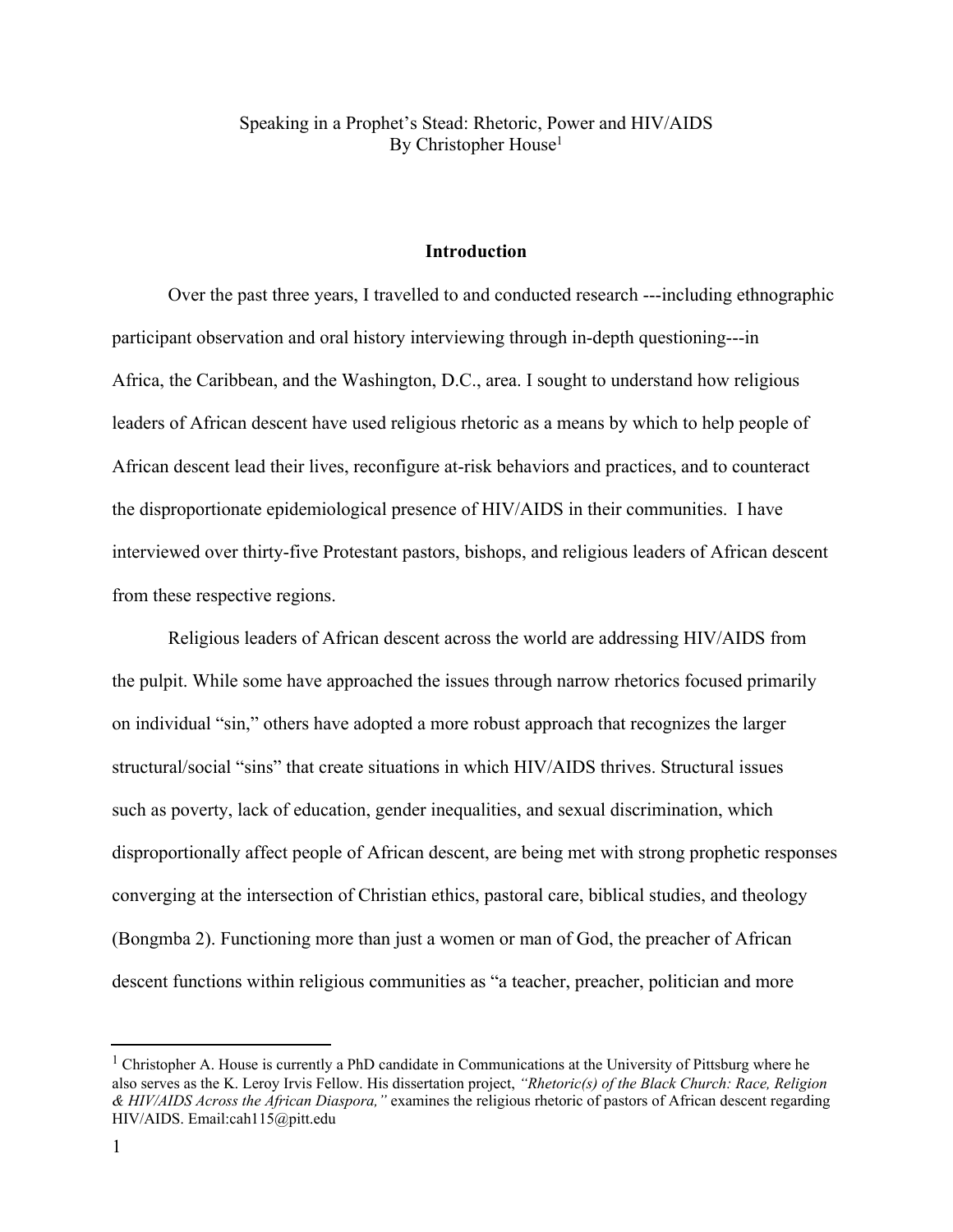recently, a change agent for health" (Francis et al. 165).

Elias Bongmba explains that Christian theology is grounded in the idea that humankind is the *imago dei*, and thus Christian leaders have the obligation to address any entity that threatens the image of God (3). With such a biblical mandate, black churches and leadership have fought for and played a significant role in the political, social, and spiritual life of not only people of color, but also the oppressed around the world, including more recently people living with HIV/ AIDS (PLWHA).

At the heart of prophetic rhetoric is the notion of representation. As prophets or through employing what Andre E. Johnson calls the rhetorical strategy of "prophetic personas," religious leaders, on the one hand, speak on the behalf of the sacred and on the side of justice, while on the other hand, speak on behalf of the voiceless, oppressed and marginalized PLWHA (268). For the purpose of this paper, I raise questions concerning the inherent rhetorical challenges that religious speakers now face against a historic backdrop of religious discourses of moral judgment against PLWHA.

## **Prophetic Rhetoric and HIV/AIDS**

Many religious rhetorics on HIV/AIDS have been informed by Judeo-Christian religious rhetoric, specifically that of the Hebrew prophets. What Sacvan Bercovitch called the "jeremiad" is a major strand of Hebrew prophetic discourse that is the antithesis of most theories and praxis of rhetoric found in the ancient Near East (Bercovitch *xi)*. In their rhetoric, Hebrew prophets never resorted to flattering governing authorities or kings. The prophets felt so empowered by God in their callings that they often pronounced judgment while standing in the very presence of the said one who is to be the recipient of such judgment. Hebrew prophets were called to speak on behalf of God to hold individual, groups and whole nations accountable for their actions.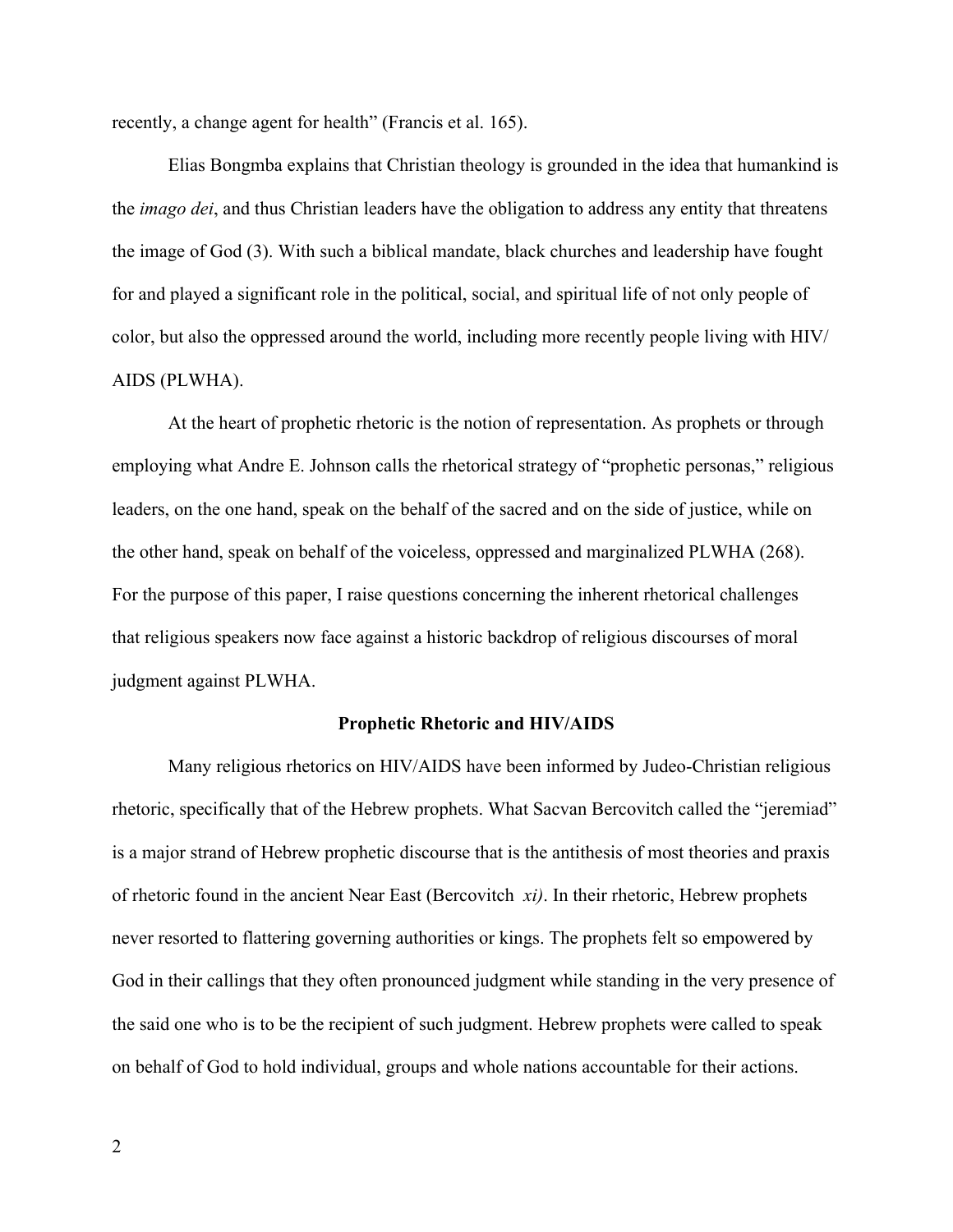Thus, Hebrew prophetic rhetoric in a *jeremiad* sense essentially is a "rhetoric of confrontation." (House 70). William VanGemeren's summary of the impact of the prophetic word is instructive, as being that which "afflicts the comfortable and comforts the afflicted" (62).

Within African American culture the jeremiad had its beginning with the abolitionist crusade against slavery in the antebellum North and later became a prime black rhetorical device and "ideological force in the twenty-first century" (Howard-Pitney 13,14). From Marcus Garvey to Martin Luther King Jr., the African American jeremiad was salient in Civil war, post-civil war, civil rights rhetoric, and the black church. Eric Lincoln and Lawrence Mamiya suggest that the black church's jeremiad's "prophetic function" refers to its "involvement in political concerns and activities in the wider community" in addressing the historical and contextual issues of the day, be it barriers of injustice, inequality, discrimination, sexism, and/or racism (12). It is within this larger space of discourse where we locate leaders of African descent addressing HIV/AIDS. Take, for example, this statement from an oral history interview given me in 2010 by Reverend Al Miller, Senior pastor of Fellowship Tabernacle, Kingston Jamaica, who pointedly speaks to the appropriateness of prophetic rhetoric within the context of HIV/AIDS:

> We must deal not just with the thing [HIV/AIDS] but the systems and structures that facilitate it. . .the poverty, the lack of education, the corruption in the nation all of those things are things that we tackle head-on and literally fight for, for the process of change. Because ultimately that this the only way change is going to come. Change is not going to come simply in the prayer meeting, although the prayer meeting is very important and we ought to pray, like I have been telling my people... having prayed, get up off your knees and get out there and see what are we going to do to create the real change to those systems and structures that maintain an evil way.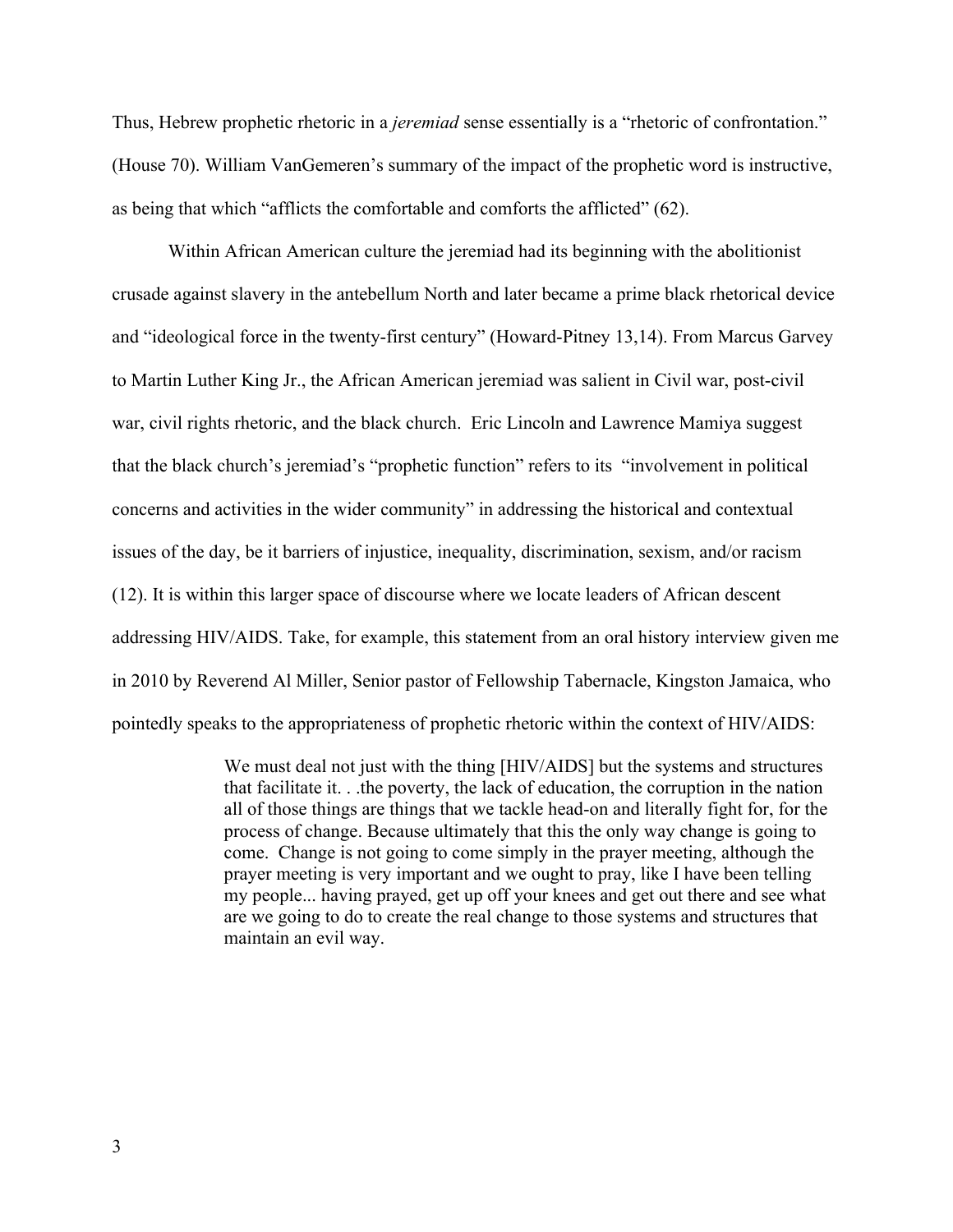## **Power, Representation and Religious Rhetoric**

To speak on behalf of another is to speak from a privileged position of power. As a speaker, one is given the power to decide what information is of relevance for discussion and thereby rhetorically serving certain interests, while rendering invisible the interests of others. Thus the speaker has the ability to validate what is heuristic — the subjective invention of ideas, concepts, or beliefs to be communicated and given a voice.

Linda Alcoff posits that the practice of speaking for others is problematic in that "there is … a privileging of oneself, as the one who more correctly understands the truth of another's situation," in our case PLWHA (35). Historically, the pulpit has been and remains in many religious circles a gendered space. Early responses of religious rhetorics on HIV/AIDS were heard from heterosexual male clergy members who spoke with "prophetic" authority concerning the epidemic declaring it divine judgment. While such 'judgment' rhetorics scapegoated members of the gay community as the cause of HIV/AIDS, religious leaders failed to examine the ways in which their privilege as male, heterosexual Christians informed and shaped their rhetorics about HIV/AIDS. These rhetorics were replete with a lack of a nuanced understanding of HIV/AIDS across markers of race, gender, sexual orientation and class. Consequently, religious "othering" of PLWHA was experienced first by the gay community followed by heterosexual men and women who committed sexual acts the church deemed 'immoral,' and who were thus reaping what they sow in contracting HIV/AIDS.

Today in speaking on behalf of PLWHA, religious leaders must tread carefully so as not to misrepresent or co-opt their experiences. Alcoff notes that in speaking for another misrepresentation is not always the case nor are those who are spoken for always "worse off" as a result (35). Nevertheless, early findings indicate that PLWHA, who have been placed at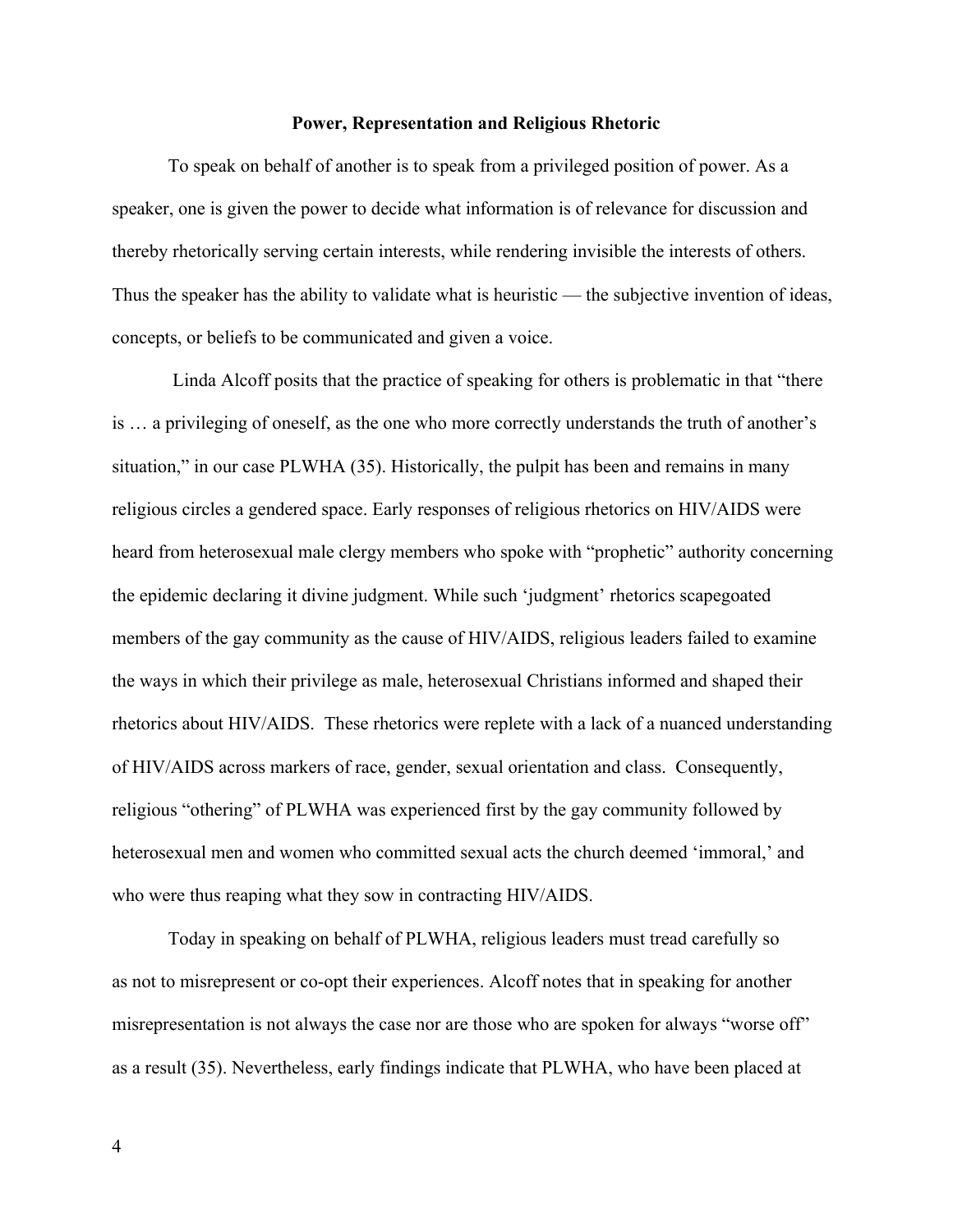the lowest levels of the religious and societal orders, have been objectified as politically correct sermon material on World AIDS Day, as their leaders who occupy the apex of the ecclesiastical hierarchal order unreflexively articulate their experiences of being infected.

In such cases PLWHA were discursively positioned as examples in sermons and in biblical texts that speak about the "person who suffers, rather than on texts in which suffering is focalized by a speaking subject who, him/herself is a suffering subject" (Stone 20). Often through their rhetorical practice of speaking for PLWHA is arguably, "though not always, an erasure and a reinscription of sexual, national, and other kinds of hierarchies" that invariably further afflict the afflicted (Alcoff 26).

In my interviews and in some religious services, testimonies from PLWHA created agency that brought about subject formation as they vocalized their suffering as opposed to being mere objects of the preacher's rhetoric (Stone 20). My argument is not grounded in the idea of a rhetorical biological determinism in that only religious leaders who are living with HIV/AIDS should speak on behalf of PLWHA because at some point in our journey through life we all have needed someone to speak for us. On the contrary, I am suggesting that religious leaders must be reflexive of the privilege they embody as they prophetically articulate the experiences of others, others once marginalized by their very rhetorics.